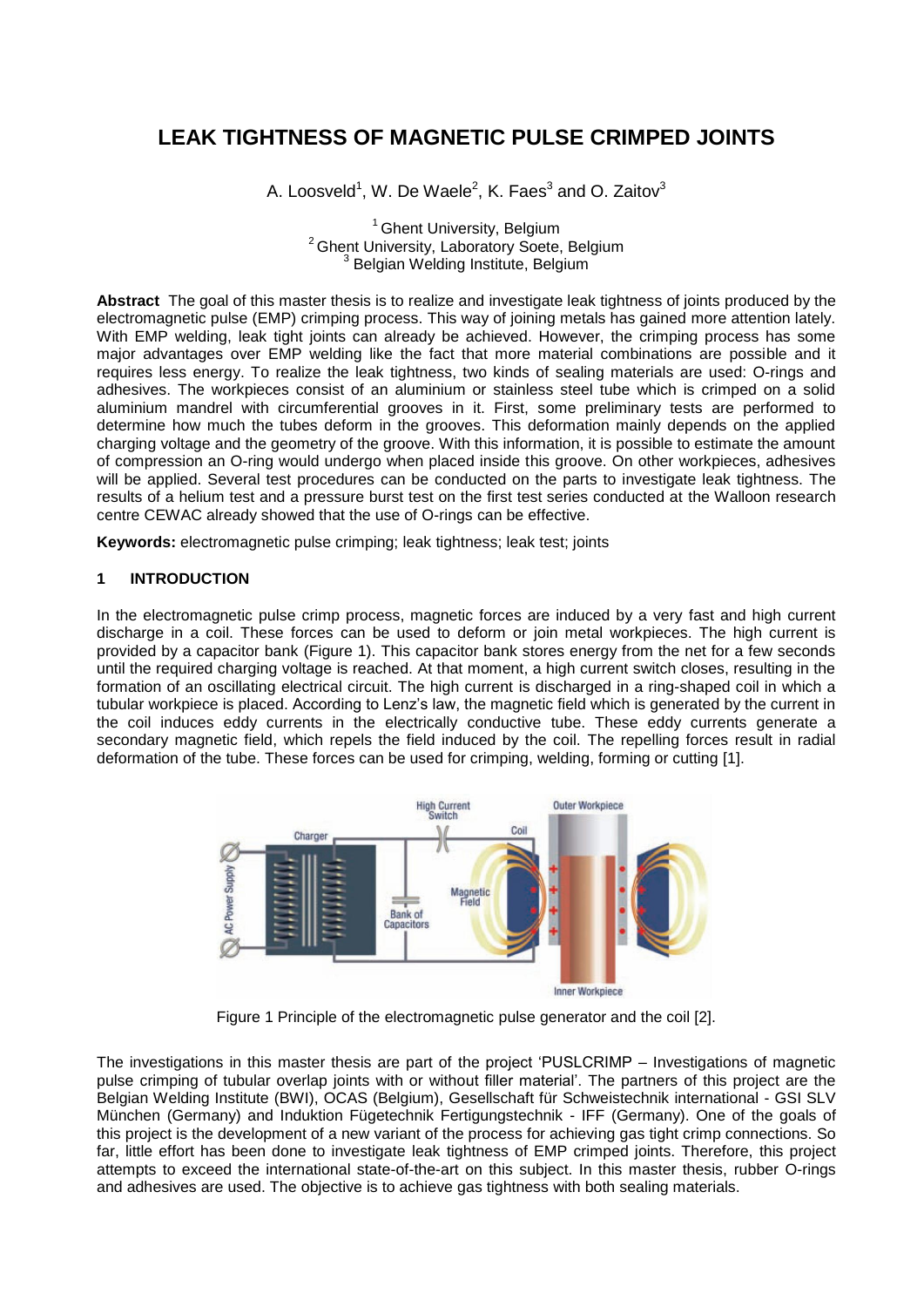# **2 HOW CAN LEAK TIGHTNESS BE ACHIEVED**

As mentioned before, two kinds of sealing concepts are used in this master thesis: O-rings and adhesives. Both have specific advantages, depending on the application. Originally, soldering was also considered as an option, but the high temperature required to melt the solder (in the order of 450 °C) makes this a less attractive alternative.

# **2.1 O-rings**

The use of O-rings in EMP crimped joints to obtain leak tightness has been suggested in [1], [3], [4] and [5]. However, it should be noted that those are merely suggestions for further research as none of the authors actually proved it on an experimental basis. [Figure 2](#page-1-0) shows an example of a typical suggestion for the use of O-rings in EMP crimped joints.



Figure 2 Suggestion for the use of an O-ring in EMP crimped joints [4]

<span id="page-1-0"></span>The O-ring concept has already proven its sealability in a lot of applications. It is a very common method for both static and dynamic sealing. They can be used for very high pressures, in some cases more than 1000 bars [6]. O-rings are a cheap, effective solution and they are easy to use.

An O-ring seal has two essential parts: the O-ring and the gland. A seal is obtained when an O-ring is squeezed between mating components, thereby creating zero clearance and preventing the escape of fluids through the clearance gap [7]. When placed under differential pressure, the O-ring is forced to "flow" within the groove towards the clearance gap. As the O-ring flows against (and slightly into) the gap, it produces zero clearance and prevents the sealed substance from leaking.

The working principle is illustrated in [Figure 3.](#page-1-1) When pressure is applied, the ring acts as if it were a viscous fluid with very high surface tension. The O-ring deforms and the contact zone with the mating surfaces increases. If the seal is under high pressure, the clearance gap increases and the rubber ring is forced into it. This is called extruding. When the pressure is further increased, the surface tension of the elastomer is no longer sufficient to resist flow and the material extrudes (flows) severely into the clearance gap. In case of fluctuating pressure, small parts (nibbles) may be torn from the ring at the low pressure side during the pressure drop, because of reduction of the clearance gap and the retraction of the ring. Eventually a leak path forms and the seal fails [7], [8], [9].



Figure 3 Working principle of an O-ring [7].

<span id="page-1-1"></span>During the EMP crimping process, the O-rings have to withstand a high compression rate and elevated temperatures. Heat generation is caused by both the Joule-effect from the currents that flow in the tube and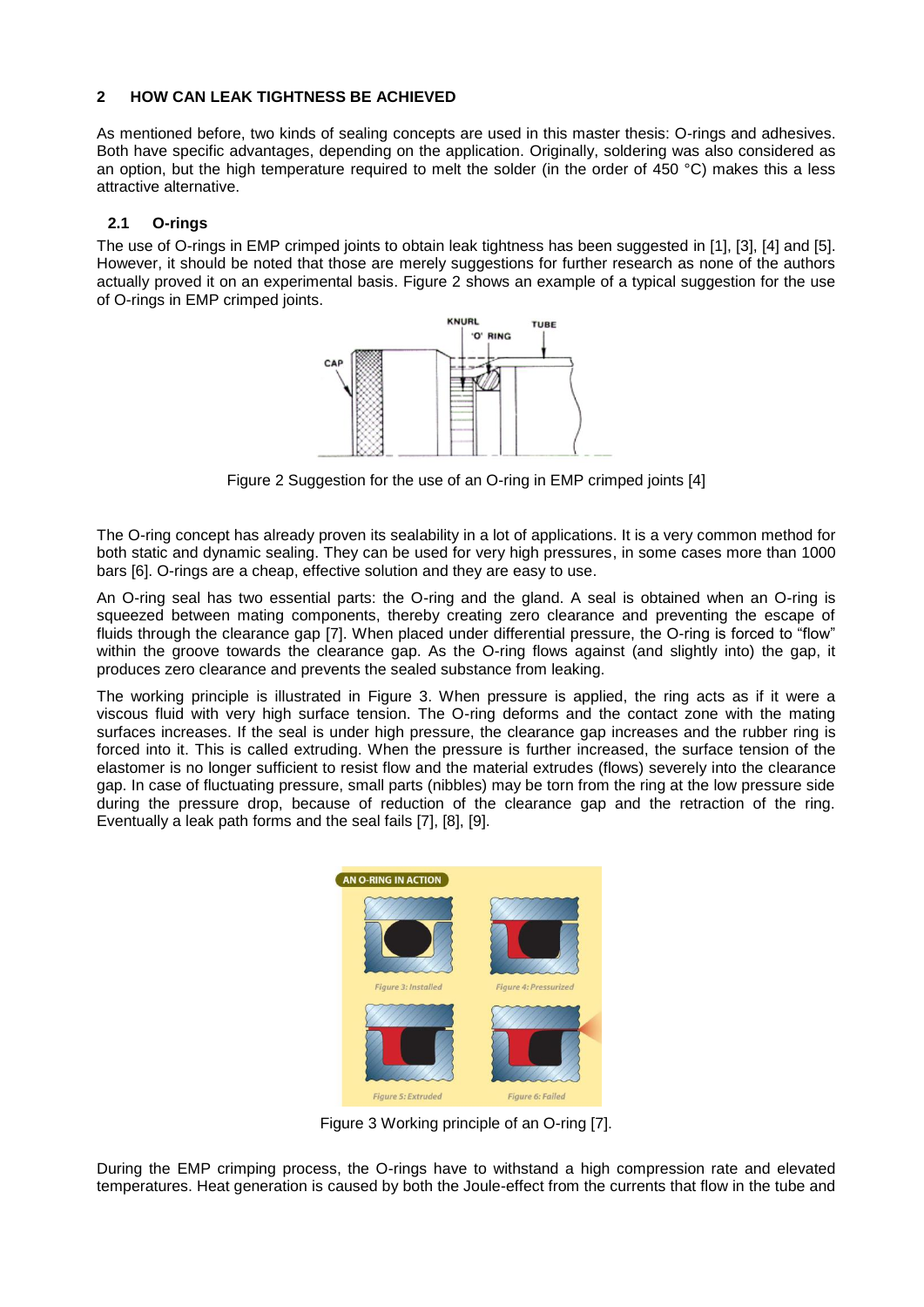the deformation energy [10]. Given that the elevated temperature only occurs for a small amount of time, the ageing of the O-rings is expected to be limited.

The O-ring material that will be used in this work is NBR with compound number 36624. The temperature range of NBR 36624 is between -30°C and 120°C [8].

# **2.2 Adhesives**

The success of every adhesive bond depends on certain physical properties of the connecting materials and the applied adhesive, such as adhesion and cohesion. Because of the small range of the intermolecular forces acting between the adhesive and the adherent, the adhesive must have a low viscosity and surface tension to fill all the gaps between the roughness peaks. To realize a full coverage of the surface for optimal adhesion, contaminants must first be removed by cleaning [6]. Because of the tight connection between the adhesive and the parent materials, a leak proof joint can be obtained. The strength of the adhesive connection also contributes to the torsional stiffness of the joint [11].

In [12], GSI SLV reports on experimental attempts to obtain leak tightness by using adhesives. For both the mandrel and the tube aluminium EN-AW 6060 was used. Two types of adhesives were evaluated: Loctite 9450 2K-Epoxy and Loctite 9492 2K-Epoxy. The first adhesive showed a lack of resistance against the high crimping process temperatures. The second one has an extended temperature range and withstood the developed heat during crimping. The results were most promising for specimens where the adhesive was applied outside the geometry of the groove, while there is a clear evidence of gas inclusions when the adhesive was applied at the bottom of the groove (see [Figure 4\)](#page-2-0). The central figure indicates the position of the adhesive.



Figure 4 Cross sectioned EMP crimped joints sealed with adhesives [12].

<span id="page-2-0"></span>The disadvantage of using adhesives is that the surfaces of both the tube and the mandrel must be degreased, cleaned and sometimes treated with chemicals, especially when using aluminium. Furthermore, when the adhesive is applied, the connection must in some cases cure for days [13].

In this work several types of adhesives and sealants will be tested: liquid adhesives (Loctite 638, Loctite 246, Loctite 14486), paste (Loctite 660, Loctite 510, Loctite 574) and tape (Terostat 7, Loctite 249).

# **3 EVALUATING LEAK TIGHTNESS**

When investigating leak tightness, one can ask three questions. The first and straightforward question is if there is a leak or not. If so, what is the size of the leak and where is the leak located? Some leak test procedures can only give an answer to one or two of these questions. In those cases, different tests must be conducted to fully characterize the leak(s). This section focuses on non-destructive inspection techniques. Destructive evaluation techniques like the pressure burst test and cross sectioning will be performed on the test specimens as well.

#### **3.1 Bubble test**

The bubble test is a very basic and simple method. The specimen to be tested is submerged in a water tank and then pressurized with a gas (usually air). If there is a leak, the pressurized gas will escape through it, resulting in bubble formation [14]. With this test, one can determine the location of the leak.

Although it is simple and quick, there are some problems associated with this testing method. The test only gives a qualitative result, so it cannot be correlated to other quantitative testing methods. The mechanisms of air transport into water and bubble formation as well as other sources of air bubbles (leaks from fixtures, bubbles from air trapped on surfaces, etc.) are biased and prevent reliable leak detections [15].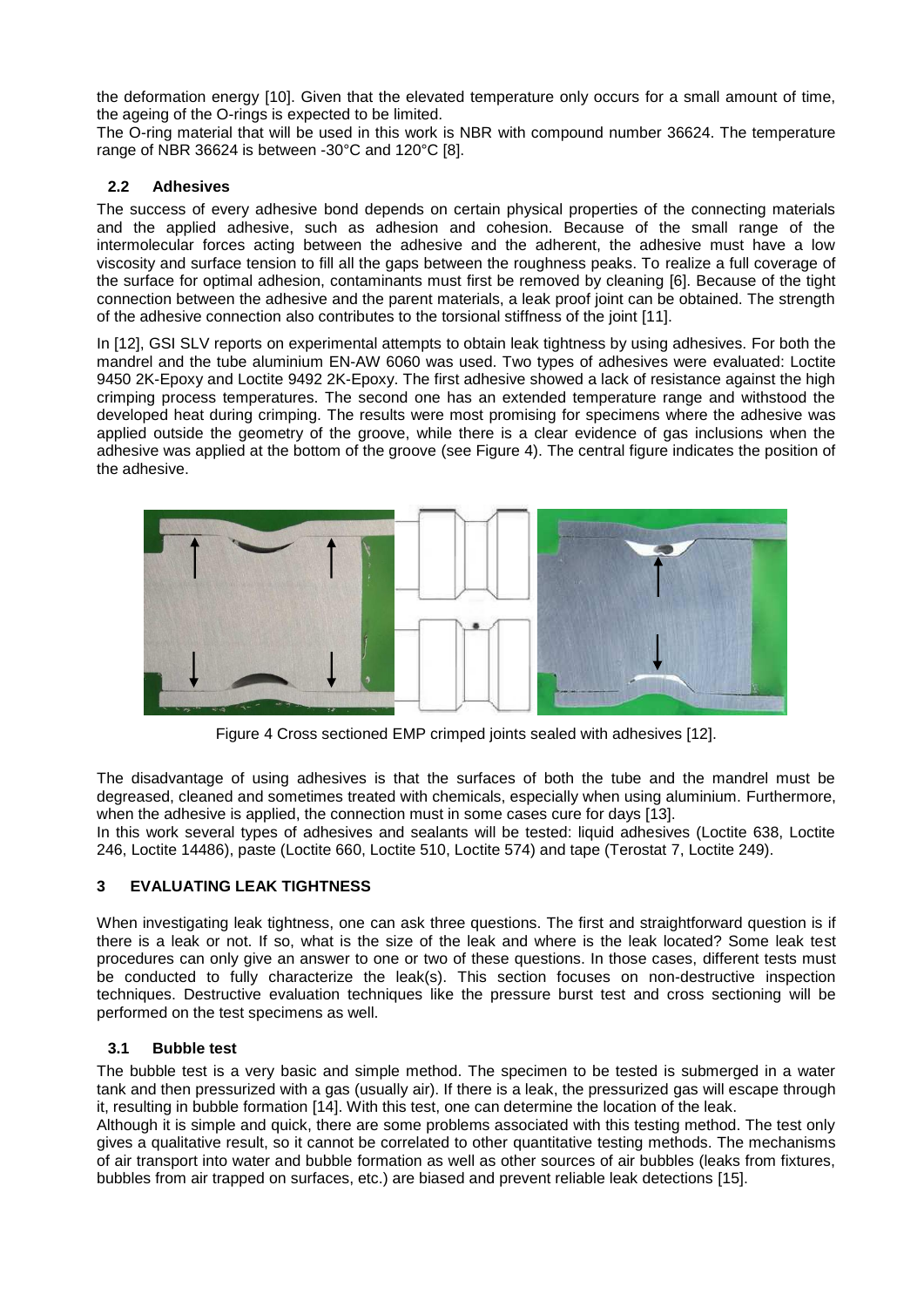#### **3.2 Pressure decay test**

In the pressure decay method, a specimen is pressurized with a gas until a certain threshold value is reached. Then the supply is cut off, so no more gas can get in and the only way the gas can get out is through leaks. If leaks are present, the pressure in the specimen will drop. This test gives a quantitative result as the pressure decrease  $\Delta P$  can be related to the leak rate Q using the equation (1).

$$
Q = \frac{\Delta P \left[ mbar \right] \cdot V \left[ l \right]}{\Delta t \left[ s \right]} \tag{1}
$$

V stands for the volume in which the pressurized air is trapped.  $\Delta t$  is the elapsed time during the pressure decrease.

#### **3.3 Combination of bubble test and pressure decay test**

In [14], it is proposed to combine the bubble test with the pressure decay test. A pressure decay test is performed with the workpiece submerged in water. This way, the advantages of both test methods are combined and some drawbacks are compensated. The combination method gives a quantitative result and the leak position can be determined. The test configuration used in our work is shown in [Figure 9.](#page-6-0)

#### **3.4 Gas detection methods**

Gas detection methods are an accurate way of detecting leaks and measuring leak rates. These methods use a tracer gas, preferably with molecules as small as possible. Depending on the method, the tracer gas goes from the surroundings through the leaks to the inside (if there is a vacuum inside the workpiece) or the other way around if the workpiece is pressurized with the tracer gas. It is important that the joints are sealed at the other side of the tube when conducting these tests, so any gas that escapes goes through leaks in the crimped connection.

The tracer gas can be detected in several ways. First there is the thermal conductivity sniffing. In this method the thermal conductivity of the gasses sucked up by a scanning probe is measured. A leak is found if the conductivity shifts while scanning in the surroundings of the leak. A second method is halogen sniffing. A highly positive ion concentration reveals the presence of the halogen tracer gas. The ion current is a measure for the leak size.

Because of its small molecules, helium is an excellent tracer gas. Therefore the highest accuracy can be achieved with the helium mass spectrometer method. The molecular mass of the gasses is measured, so basically any tracer gas can be used. This method has been carried out in CEWAC to test the workpieces from the first test series (see 4.3).

# **3.5 Comparing different tests**

[In](#page-3-0) 

<span id="page-3-0"></span>[Table 1,](#page-3-0) the three basic questions are answered for different test methods. It can be seen that the pressure decay method and the bubble immersion method are somewhat complementary. The combination method has a minimum detectable leak rate of 10<sup>-4</sup> atm·cc/s (= 1,013·10<sup>-4</sup> mbar·l/s) and allows leak location detection. When more accuracy is needed, one can switch to the gas detection methods (last three rows of the table).

Table 1 Comparison of leak detection methods [16]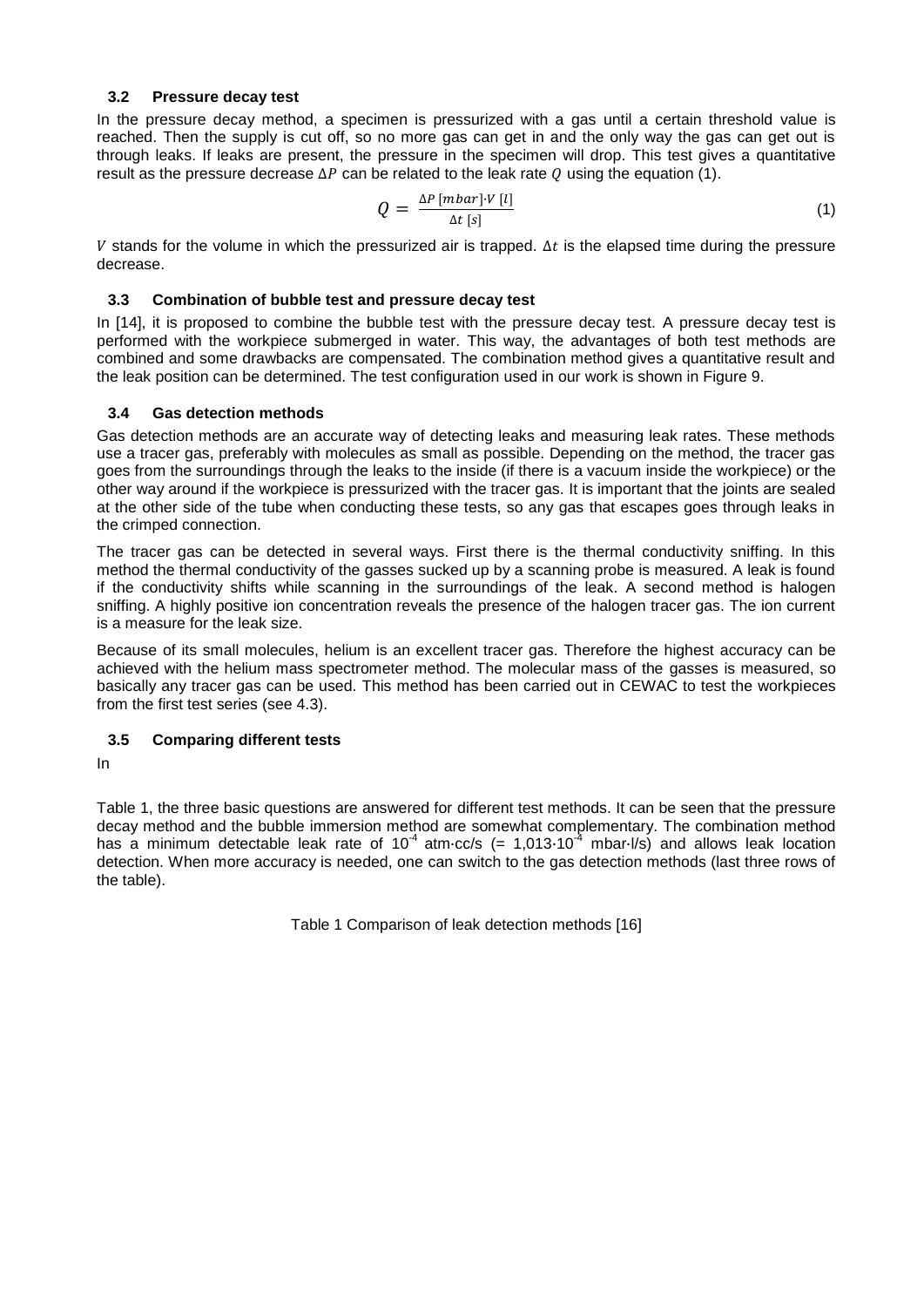| <b>Method</b>                                     | <b>Minimum</b><br><b>Detectable Leak</b><br>(atm-cc/sec) | <b>Leak Rate</b><br><b>Measurement</b> | Leak<br>Location |
|---------------------------------------------------|----------------------------------------------------------|----------------------------------------|------------------|
| <b>Pressure</b><br>Decay                          | Time Limited,<br>Typically 0.01                          | Yes                                    | No               |
| <b>Ultrasonic</b>                                 | 0.01                                                     | No                                     | Yes              |
| <b>Chemical</b><br><b>Penetrants</b>              | 0.001                                                    | No                                     | Yes              |
| <b>Bubble</b><br><b>Immersion</b>                 | $10^{-4}$                                                | No                                     | Yes              |
| <b>Thermal</b><br>Conductivity<br><b>Sniffing</b> | $10^{-5}$                                                | Yes                                    | Yes              |
| Halogen<br><b>Sniffing</b>                        | 10 <sup>9</sup>                                          | Yes                                    | Yes              |
| <b>Helium Mass</b><br><b>Spectrometer</b>         | $10^{-11}$                                               | Yes                                    | Yes              |

# **4 EXPERIMENTS**

#### **4.1 The crimping process in practice**

All the pulse crimping experiments in this thesis will be performed using a Pulsar MPW 50/25 magnetic pulse system. To perform a series of experiments, first a suited field shaper must be installed (see inset on [Figure 5\)](#page-4-0). This component concentrates the magnetic field onto a small area, which results in a higher magnetic pressure. For every diameter of the test specimens, a different field shaper is needed.



Figure 5 The coil without (left) and with (right) the field shaper in place

<span id="page-4-0"></span>The next step is to insert the workpiece in such a way that the area of the part which needs to be crimped is positioned just in the middle of the fieldshaper. The workpiece itself has to be supported too, so no relative movement of the tube, the mandrel or the coil is possible.

Once the parts are positioned, the machine can be switched on. On the control unit, the required charging voltage can be set. Then the master button is pushed, which charges the capacitors. Within a few seconds, the current is discharged and the part is crimped. The crimping process lasts only about 20 to 25 microseconds. The workpiece can be taken out of the coil directly after the process has taken place. The part is now ready to undergo the necessary tests.

#### **4.2 Test specimens**

The test specimens consist of two pieces: tubes and mandrels. So far, the material used for both the outer tubes and the mandrels is aluminium EN AW-6060 T6. The tubes have a wall thickness of 1,5 mm and an outer diameter of 45 or 50 mm. The first test series was developed for the feasibility evaluation of O-rings. The test matrix is presented in [Table 2.](#page-5-0) The mandrels for these preliminary experiments with O-rings are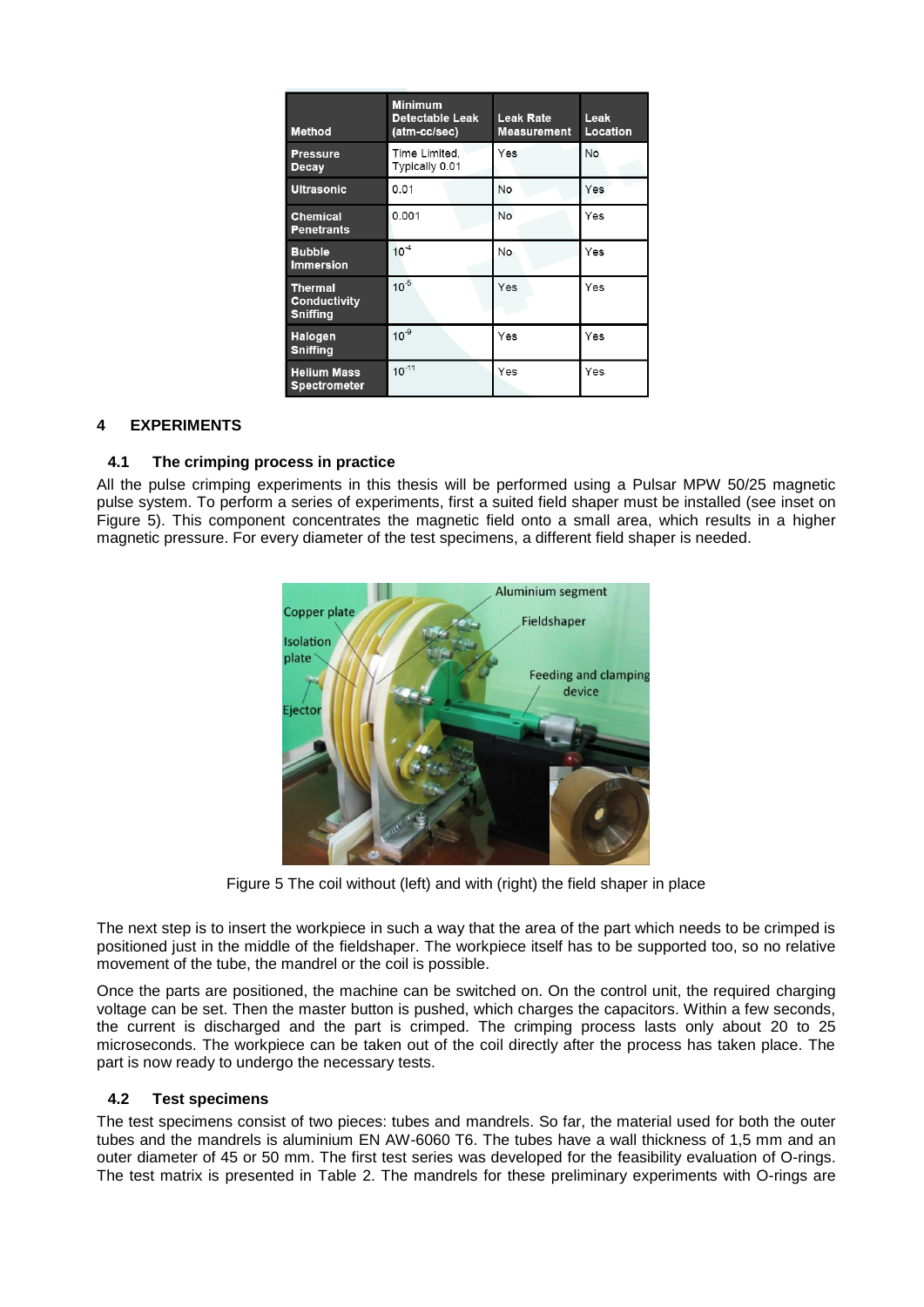shown in [Figure 6.](#page-5-1) As can be seen, the only geometrical parameter that was varied is the groove depth. The groove radius is set to 1,5 mm for both parts, the groove with is 7 mm.



Figure 6 Design of the mandrels for the evaluation of O-rings.

<span id="page-5-1"></span><span id="page-5-0"></span>

| <b>Name</b> | Charging voltage (kV) | Groove depth (mm) | <b>Sealing material</b> |
|-------------|-----------------------|-------------------|-------------------------|
| PC-AIAI-1   | 10                    | 3                 | no rings                |
| PC-AIAI-2   | 12                    | 3                 | no rings                |
| PC-AIAI-3   | 12                    | 3                 | 2 rubber rings 40x2     |
| PC-AIAI-4   | 11                    | 3                 | 2 rubber rings 40x2     |
| PC-AIAI-5   | 13                    | 3                 | 2 rubber rings 40x2     |
| PC-AIAI-1.1 | 12                    | 4                 | no rings                |
| PC-AIAI-2.1 | 11                    | 4                 | no rings                |
| PC-AIAI-3.1 | 10                    | 4                 | 2 rubber rings 38x3     |
| PC-AIAI-4.1 | 11                    | 4                 | 2 rubber rings 38x3     |
| PC-AIAI-5.1 | 9                     | 4                 | 2 rubber rings 38x3     |

Table 2: Test matrix of the first test series

First experiments were done without O-rings, to see how much the tube deforms inside the groove. This information can be used to estimate how much an O-ring would be compressed if it were placed in a corner of the groove. For the same groove depth, several charging voltages were used. After each experiment, the specimens were cross sectioned and marked. In [Figure 7,](#page-5-2) two examples of workpieces are shown. The depth of the groove is 3 mm for both parts, but the left part (PC-AlAl-2) was crimped with a charging voltage of 12 kV and the right part with 10 kV. One can clearly see the difference in deformation.



Figure 7 The effect of charging voltage on the deformation.

<span id="page-5-2"></span>The deformation of the right part is assumed not to be sufficient to squeeze an O-ring. The same geometry and charging voltage as for the left part shown on [Figure 7](#page-5-2) were used to crimp a work piece with two Orings put at the corners of the groove. [Figure 8](#page-6-1) shows the mandrel with the O-rings in place. This part has a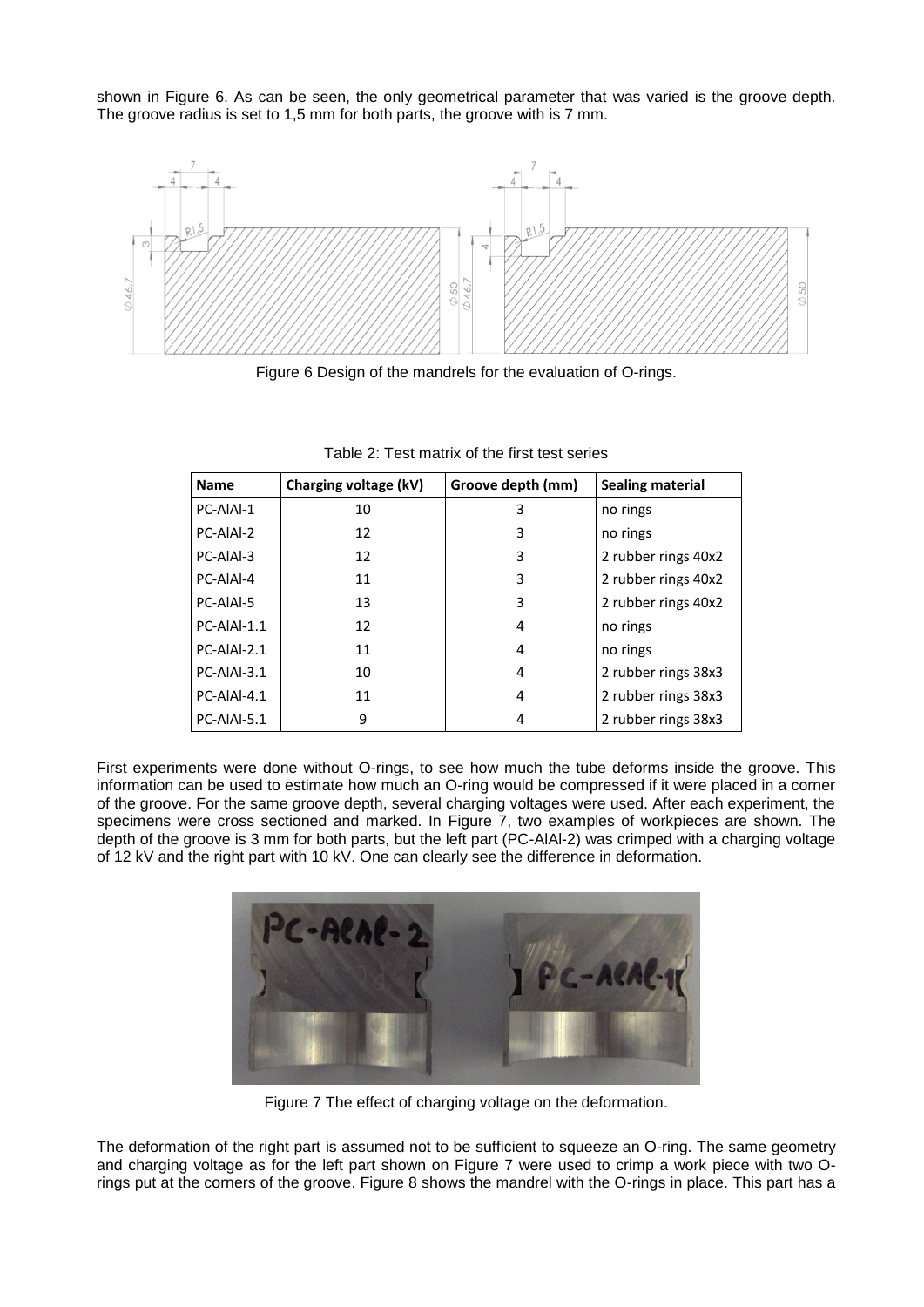groove depth of 3 mm and has been crimped with a charging voltage of 12 kV. The rubber rings have an inner diameter of 40 mm and a cross section diameter of 2 mm.

For the tests with adhesives, tubes with an outer diameter of 45 mm will be used. An example of a drawing of a mandrel that will be used with adhesives is also shown in [Figure 8.](#page-6-1) It is planned to change three different parameters: the charging voltage, the depth of the groove and the kind of adhesive.



<span id="page-6-1"></span>Figure 8 Mandrel with two O-rings in the corners of the groove (left) and drawing of a mandrel that will be used with adhesives (right)

# **4.3 Leak tests and pressure burst tests**

Some parts from the test series with O-rings were sent to the research institute CEWAC (Centre d"Etude Wallon de l"Assemblage et du Contrôle des Matériaux). There the test specimens were subjected to a helium leak test and a pressure burst test. During the burst test, hydraulic pressure is applied at a controlled rate until the specimen bursts. This method provides a quantitative measurement that reflects the strength of the connection. The ideal situation is when the burst occurs in the parent material rather than in the joint itself.

The results for specimens PC-AlAl-3 and PC-AlAl-5 are shown in [Table 3.](#page-6-2) In the leak test, first the surrounding helium concentration (SC – scanned concentration) was measured as a reference. Then the surface was scanned for leaks, resulting in the measured concentration (MC). No significant leak rate was detected at the surface of the two specimens as the measured concentration and the surrounding concentration are approximately the same. This means that the O-rings have been effective. The measured burst pressure (BP) was higher for the second specimen than for the first one. This can be correlated to the higher charging voltage that was used for PC-AIAI-5.

| <b>Name</b> | SC (mbarl/s)   | $MC (mbar/s)$ BP (bar) |       |
|-------------|----------------|------------------------|-------|
| PC-AIAI-3   | $2,4.10^{-10}$ | $2,2.10^{-10}$         | 86,0  |
| l PC-AIAI-5 | $1,8.10^{9}$   | $1,7.10^{9}$           | 104,2 |

Table 3: Test results from CEWAC

<span id="page-6-2"></span><span id="page-6-0"></span>For preliminary investigations of leak tightness, a test rig (see [Figure 9\)](#page-6-0) was built in previous work related to EMP welds [14]. A redesign is carried out to make it suitable for the test specimens produced in this work.



Figure 9 Air pressure test configuration [14]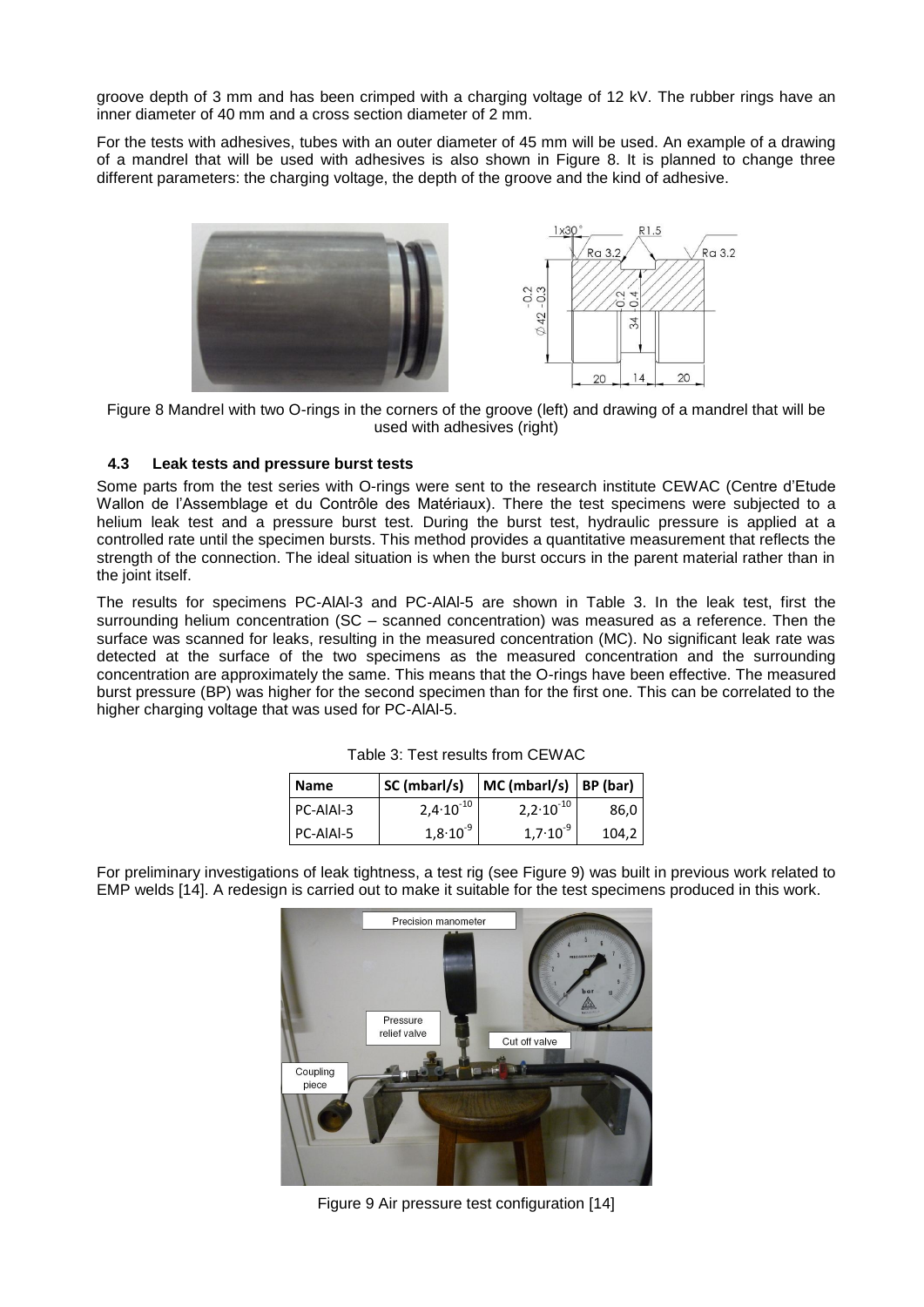#### **5 CONCLUSIONS**

Within the framework of the PULSCRIMP project, the aim is to produce leak tight joints using the EMP crimping process. Two design concepts are considered, one using O-rings and the other based on adhesives. The results from the helium tests performed at CEWAC proved that the use of O-rings can be effective. The workpieces for the concept based on adhesives have been designed. To perform a leak test on the produced specimens, a pressurized air test rig has been redesigned. Its working principle is based on a combination of a bubble test and a pressure decay test. The results of these preliminary experiments will point out the most important parameters and the best combinations. Further investigation on those combinations will then be conducted.

#### **6 ACKNOWLEDGEMENTS**

The authors would like to acknowledge the support of the technical staff of Laboratory Soete and the Belgian Welding Institute. The help and support of fellow student Dieter Bogaert is also very much appreciated.

#### **REFERENCES**

- [1] R. Schäfer, P. Pasquale en S. Kallee, "Industrial application of the electromagnetic pulse technology," Alzenau, Germany, PSTproducts Gmbh, 2009, pp. 2-3.
- [2] V. Shribman en Y. Tomer, "Magnetic pulse technology for improved tube joining and forming," *Tube & Pipe Technology,* pp. 91-95, november/december 2006.
- [3] M. V. Wonterghem en P. Vanhulsel, Magnetic pulse crimping of mechanical joints, Master dissertation Ghent University, 2011.
- [4] Magneform, [Online]. Available: http://www.magneform.com/pres.html.
- [5] J. Broeckhove en L. Willemsens, Experimental research on magnetic pulse welding of dissimilar materials, Master dissertation Ghent University, 2010.
- [6] D. Muhs, H. Wittel, M. Becker, D. Jannasch en J. Voßiek, in *Roloff/Matek machineonderdelen*, Den Haag, Sdu Uitgevers, 2007, pp. 620-621.
- [7] "O-ring Design & Materials Guide," R.L. Hudson & Company, 2011. [Online]. Available: http://rlhudson.com/O-Ring%20Book/opening.html.
- [8] "Sealing Elements: Technical Handbook O-rings," Eriks, [Online]. Available: http://o-ring.info/en/oring/Oring-Handbook/ERIKS\_SealingElements\_TechnicalHandbook\_O-rings.pdf.
- [9] "Parker O-ring handbook," Parker Hannifin Corporation, 2000. [Online]. Available: http://www.parker.com/literature/ORD%205700%20Parker\_O-Ring\_Handbook.pdf.
- [10] F. Broekaert en M. D. Ketele, An exploratory study into the feasibility of magnetic pulse forming, Master dissertation Ghent University, 2009.
- [11] H. Kawamuraa, T. Sawab, M. Yonenoa en T. Nakamura, "Effect of fitted position on stress distribution and strength of a bonded shrink fitted joint subjected to torsion," *International Journal of Adhesion & Adhesives,* nr. 23, pp. 131-140, 2003.
- [12] H. Cramer, L. Appel en C. Ableitner, Report "PULSCRIMP Weiterentwicklung des Magnetimpuls-Crimpens (MPC) von rohrförmigen Überlappverbindungen mit und ohne Zusatzwerkstoff," SLV München, July 2011.
- [13] J. Shields, Adhesives handbook third edition, Butterworths, ISBN: 0408013567, 9780408013567, 1984.
- [14] J. Verstraete, Magnetic pulse welding, Master dissertation Ghent University, 2011.
- [15] "Air Under Water (AUW) Bubble test and immersion leak testing," ATC inc., [Online]. Available: http://www.atcinc.net/bubble-test.asp.